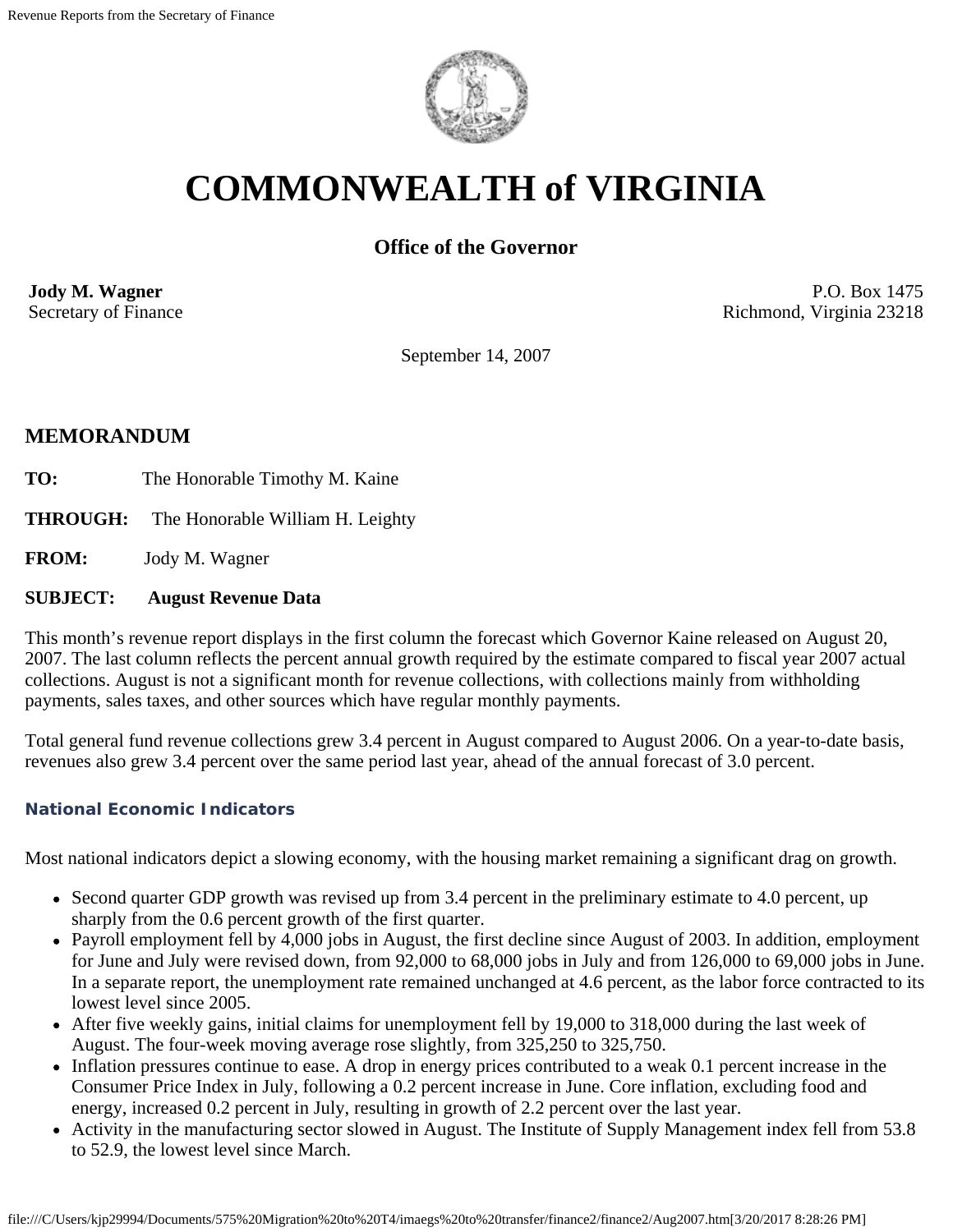The Conference Board's index of leading indicators rose 0.4 percent to 138.1 in July, following a 0.3 percent drop in June.

- The Conference Board's index of consumer confidence fell from 111.9 to 105.0 in August. Both the current situation and expectations components dropped sharply, led by weak assessments of the current job market.
- As in the previous eight meetings, the Federal Reserve held the federal funds rate steady at 5.25 percent at its meeting in August, noting that "the economy seems likely to continue to expand at a moderate pace over coming quarters."

### **Virginia Economy**

In Virginia, payroll employment grew 1.8 percent in July. Jobs grew by 1.7 percent in Hampton Roads, 1.6 percent in Northern Virginia, 1.5 percent in Richmond-Petersburg, and 2.3 percent in the western MSAs. The unemployment rate fell from 3.2 percent to 3.1 percent in July.

The Virginia leading index grew 0.2 percent in July, its fourth consecutive increase. An increase in building permits and a decline in initial claims for unemployment offset the negative impact of a drop in auto registrations. The regional indices increased in four of the state's eleven metropolitan areas in July. The indices in Blacksburg, Lynchburg, Charlottesville, and Danville increased for the month. Northern Virginia, Hampton Roads, Bristol and Winchester experienced slight declines, while Richmond, Roanoke, and Harrisonburg were unchanged.

#### **August Revenue Collections**

August is not a significant month for revenue collections, with collections mainly from withholding payments, sales taxes, and other sources which have regular monthly payments.

Total general fund revenue collections grew 3.4 percent in August compared to August 2006. On a year-to-date basis, revenues also grew 3.4 percent over the same period last year, ahead of the annual forecast of 3.0 percent.

**Individual Income Tax Withholding (57% of general fund revenues):** Collections of payroll withholding taxes grew 5.6 percent in August. Year-to-date withholding growth is 4.6 percent, lagging the projected annual growth rate of 6.0 percent.

**Individual Income Tax Nonwithholding (19% of general fund revenues):** August is not a significant month for this source, since the first estimated payment in fiscal year 2008 is due in September. August collections were \$43.6 million compared with \$39.5 million in August of last year, a 10.3 percent increase.

**Individual Income Tax Refunds:** Through August, \$63.4 million have been refunded compared with \$73.9 million in the same period last year.

**Sales Tax (20% of general fund revenues):** Collections of sales and use taxes, reflecting July sales, were flat in August. High gas prices and the slowing housing market have reduced disposable income, leading to disappointing collections of sales taxes. On a year-to-date basis, collections of sales and use taxes have increased 2.9 percent, close to the estimate of a 2.8 percent increase.

**Corporate Income Tax (5% of general fund revenues):** August is typically not a significant month in corporate income tax collections, since the first estimated payment for fiscal year 2008 is due in September. Collections in August totaled \$9.0 million, compared to \$15.1 million received last year. Through August, corporate income tax collections are 32.0 percent behind last year, trailing the forecast of an 18.4 percent decline.

**Wills, Suits, Deeds, Contracts (3% of general fund revenues):** Wills, suits, deeds, and contracts – mainly recordation tax collections – fell 11.8 percent in August as the housing market continued to slow. Year-to-date collections in this source declined 9.8 percent from last year, compared with the estimate of a 9.0 percent decline.